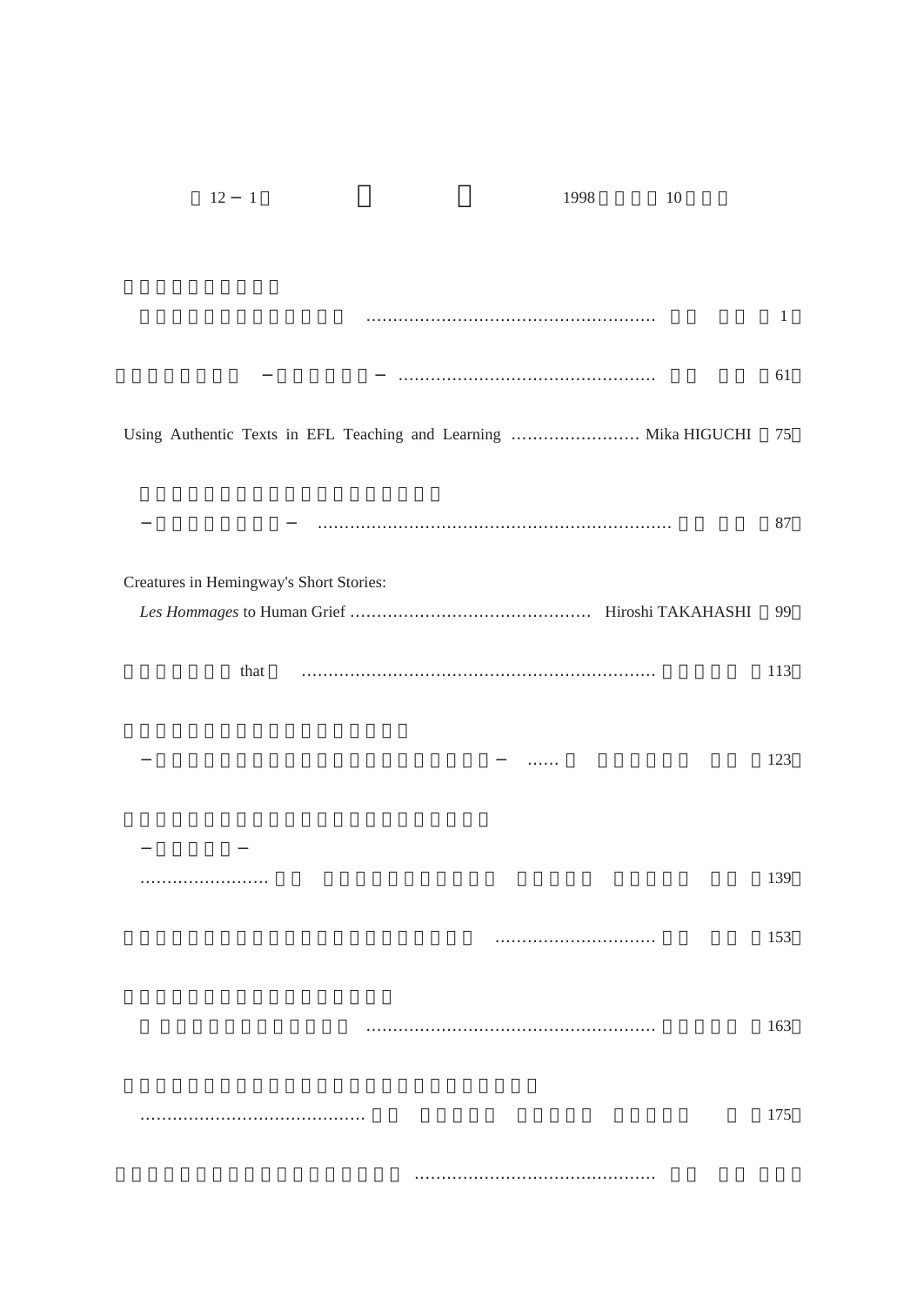## Annual Report

## of

## University of Shizuoka, Hamamatsu College

(Shizuoka Kenritsu Daigaku Tanki Daigakubu)

|                                                        | $No.12-1$                                                                                  | 1998                                                                                                                                                                       |     |
|--------------------------------------------------------|--------------------------------------------------------------------------------------------|----------------------------------------------------------------------------------------------------------------------------------------------------------------------------|-----|
|                                                        |                                                                                            | Contents                                                                                                                                                                   |     |
| <b>IWASAKI</b> , Tetsushi                              |                                                                                            | A Study of Station Cultures on the Tohkaido in the Latter Half of the Edo Period<br>- the development of the Heki-Inzai school of Japanese archery in the Tohtoumi Country | 1   |
| UMEDA, Yuki<br>Sur la saison                           |                                                                                            |                                                                                                                                                                            | 61  |
| HIGUCHI, Mika                                          |                                                                                            |                                                                                                                                                                            | 75  |
| SUZUKI, Motoko                                         | The Ecological Motif in English and American Literature<br>Symbiosis of Humans and Animals |                                                                                                                                                                            | 87  |
| TAKAHASHI, Hiroshi                                     | Creatures in Hemingway's Short Stories:                                                    |                                                                                                                                                                            | 99  |
| ISHIKAWA, Miyuki<br><i>That</i> -Clauses as Adverbials |                                                                                            |                                                                                                                                                                            | 113 |
|                                                        | HAYASHI, Yukari; IKEGAMI, Shigehiro                                                        | The Significance of Free Health Consultation and Check-ups for Foreigners in Hamamatsu:                                                                                    | 123 |
|                                                        |                                                                                            | FUKUOKA, Yoshiharu; UCHIYAMA, Ichiro; NAKAMURA, Kenju; YASUDA, Erika; KATOH, Hiromi<br>Work stress and social support of secretaries in organization : A preliminary study | 139 |
| NAKAMURA, Kenju                                        |                                                                                            | A Study of Secretarial Function in an Advanced Information Society                                                                                                         | 153 |
| SASAKI, Shuki                                          | A standstill of the mass production economy and regional economy:                          |                                                                                                                                                                            | 163 |
|                                                        | Corneal Mitotic and Retinal Melatonin Rhythms of Japanese Quail                            | KANEKO, Tomoko; YAMAGUCHI, Yuko; MORIYASU, Noriko; OISHI, Tadashi                                                                                                          | 175 |
| AOYAMA, Masao                                          | Untersuchung ueber "die deutsche Ideologie"                                                | 4                                                                                                                                                                          |     |